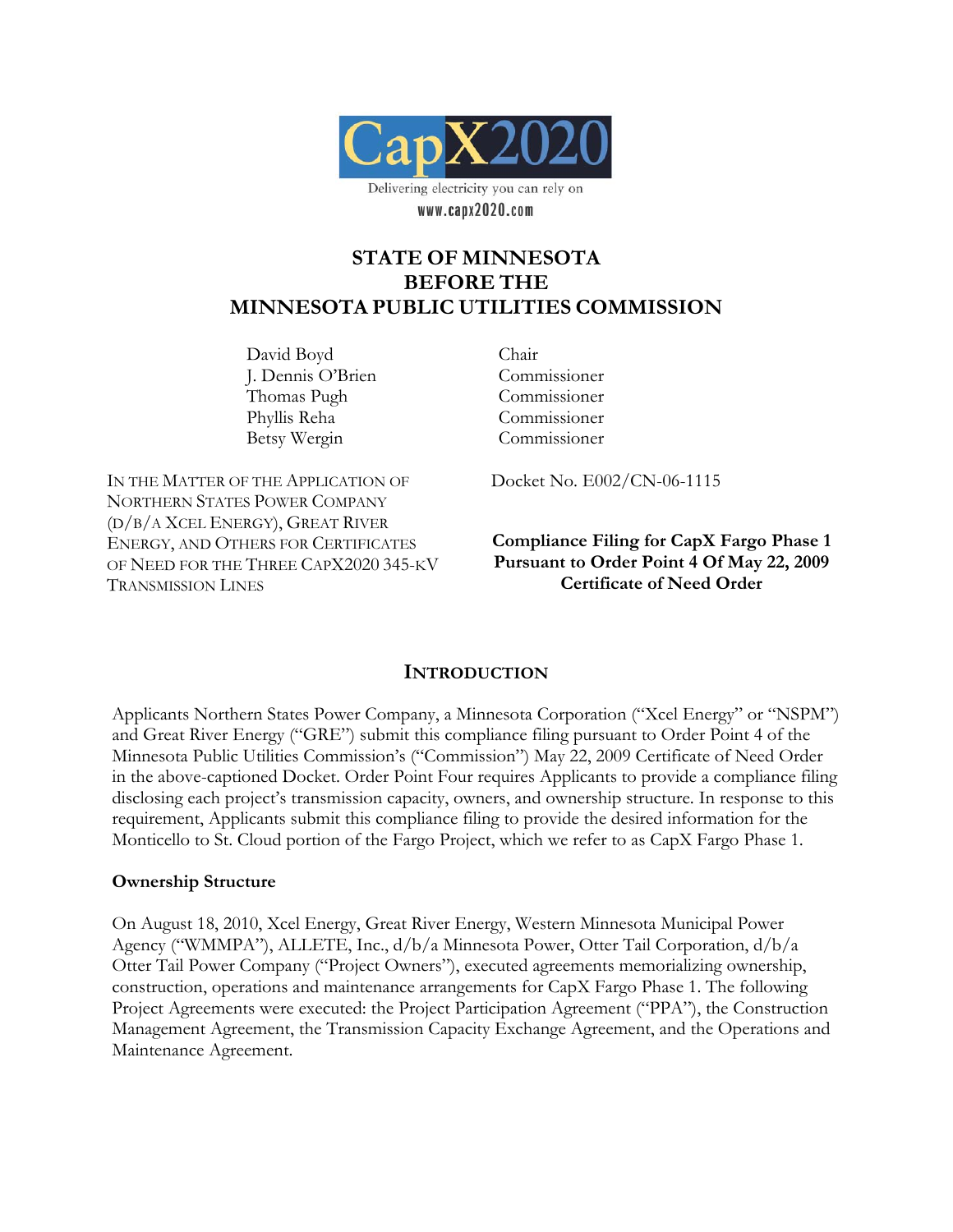The PPA governs most of the rights and obligations of the Project Owners, as funders of the construction of the project facilities and as owners of the completed and energized facilities. Except for the Monticello Substation and Quarry Substation assets, the Project Owners of CapX Fargo Phase 1 will own all property interests in the Facilities (defined as the transmission lines and associated real property) as tenants-in-common in undivided ownership interests. The assets of Quarry Substation and Monticello Substation will be owned individually by NSPM.

# **Project Owners**

The Project Owners have elected the following ownership percentages in CapX Fargo Phase 1:

| <b>Great River Energy</b> | $25.0\%$ |
|---------------------------|----------|
| Minnesota Power           | $14.7\%$ |
| WMMPA <sup>1</sup>        | $11.0\%$ |
| Otter Tail Power          | $13.2\%$ |
| Xcel Energy               | $36.1\%$ |

These are the same ownership percentages represented by the Applicants in their Certificate of Need application to the Commission, dated August 16, 2007, for the CapX Fargo Project.

In addition, the Project Owners have established a Transmission Capacity Exchange Agreement ("TCEA") to align their rights to the capacity of the line in the event there is no longer a Regional Transmission Operating authority like the Midwest Independent System Operator. In that circumstance this Agreement would grant each Project Owner the right to use the capacity and associated transfer capability of CapX Fargo Phase 1 for all purposes associated with the transmission of electric energy and data for electric utility communications, in proportion to that Owner's percentage interest.

The Project Owners completed their commercial arrangements and agreed to commence construction of the project in order to meet the in-service date of the project by 4th Quarter 2011.

## **Transmission Capacity**

 $\overline{a}$ 

*Thermal or design capacity*. The CapX utilities have worked collaboratively to develop construction standards that will ensure uniformity in the design and capability of the all CapX projects. In line with these standards, the CapX Fargo Phase 1 345 kV transmission line will have a design capacity of 2,050 MVA. This indicates the maximum level of power associated with the current flow that the facility is designed to handle without damaging conductors. To save cost and avoid installing expensive new equipment, certain pieces of substation equipment will be limited to 1,800 MVA during substation maintenance or contingency conditions when a substation circuit breaker is out of

<span id="page-1-0"></span><sup>1</sup> Applicants note that Missouri River Energy Services ("MRES") has been a participating CapX2020 utility from the commencement of these proceedings. Under the Project Development Agreement, MRES held rights to as much as 11% of the Fargo Project. MRES chose to assign its rights to WMMPA. While WMMPA will be the owner of the 11% share of CapX Fargo Phase 1, it will continue to be associated with MRES and the overall utility operations are unchanged.